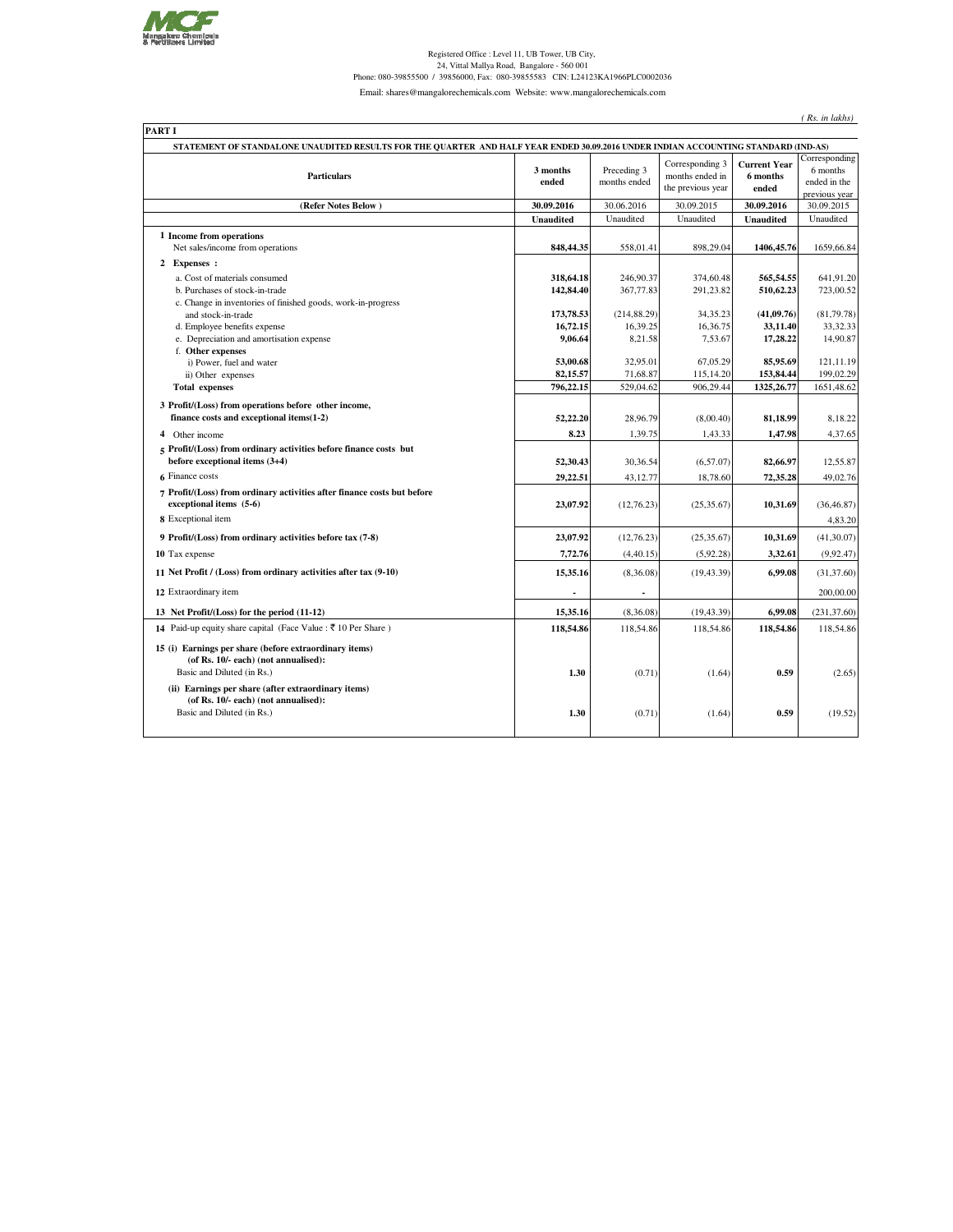

|   |                                                    | Page 2                 |
|---|----------------------------------------------------|------------------------|
|   |                                                    | (Rs. in lakhs)         |
|   |                                                    | As at                  |
|   | STANDALONE STATEMENT OF ASSETS AND LIABILITIES     | 30.09.2016             |
|   |                                                    | <b>Unaudited</b>       |
|   | A ASSETS                                           |                        |
|   |                                                    |                        |
|   | 1 Non-current assets                               |                        |
|   | (a) Property, Plant and Equipment                  | 629,38.17              |
|   | (b) Capital work-in-progress                       | 16,05.47               |
|   | (c) Other Intangible Assets                        | 35.27                  |
|   | (d) Financial Assets                               |                        |
|   | (i) Loans                                          | 6,71.52                |
|   | (ii) Others                                        | 2.58                   |
|   | (e) Other non-current assets                       | 2,15.70                |
|   | (f) Non current tax assets (Net)                   | 2,62.22                |
|   |                                                    |                        |
|   | <b>Sub-total - Non Current Assets</b>              | 657,30.93              |
|   | 2 Current assets                                   |                        |
|   | Inventories                                        | 264,38.16              |
|   | <b>Financial Assets</b>                            |                        |
|   | (i) Trade Receivables                              | 559,72.11              |
|   | (ii) Cash and cash equivalents                     | 20,64.61               |
|   | (iii) Bank balances                                | 6,76.46                |
|   | (iv) Others                                        | 622,48.41              |
|   | (c) Other current assets                           | 29,69.13               |
|   | Sub-total - Current Assets                         | 1503,68.88             |
|   | <b>TOTAL - ASSETS</b>                              | 2160,99.81             |
|   |                                                    |                        |
| В | <b>EQUITY AND LIABILITIES</b>                      |                        |
|   | <b>Equity</b>                                      |                        |
|   | (a) Equity Share capital                           | 118,54.86              |
|   | (b) Other Equity                                   | 292,20.74              |
|   | Sub-total - Equity                                 | 410,75.60              |
|   |                                                    |                        |
|   | <b>Liabilities</b>                                 |                        |
|   | 1 Non-current liabilities                          |                        |
|   | (a) Financial Liabilities                          |                        |
|   | (i) Borrowings<br>(ii) Other financial liabilities | 91,75.91<br>11,05.46   |
|   | (b) Provisions                                     | 20,22.52               |
|   | (c) Deferred tax liabilities (Net)                 | 15,64.14               |
|   | Sub-total - Non-current liabilities                | 138,68.03              |
|   |                                                    |                        |
|   | 2 Current liabilities                              |                        |
|   | (a) Financial Liabilities                          |                        |
|   | (i) Borrowings                                     |                        |
|   | (ii) Trade Payables                                | 550,52.88<br>701,36.57 |
|   | (iii) Other financial liabilities                  | 157,47.15              |
|   | (b) Other current liabilities                      | 199,22.28              |
|   | (c) Provisions                                     | 2,97.30                |
|   |                                                    |                        |
|   | Sub-total - Current liabilities                    | 1611,56.18             |
|   |                                                    |                        |
|   | <b>TOTAL - EQUITY AND LIABILITIES</b>              | 2160,99.81             |